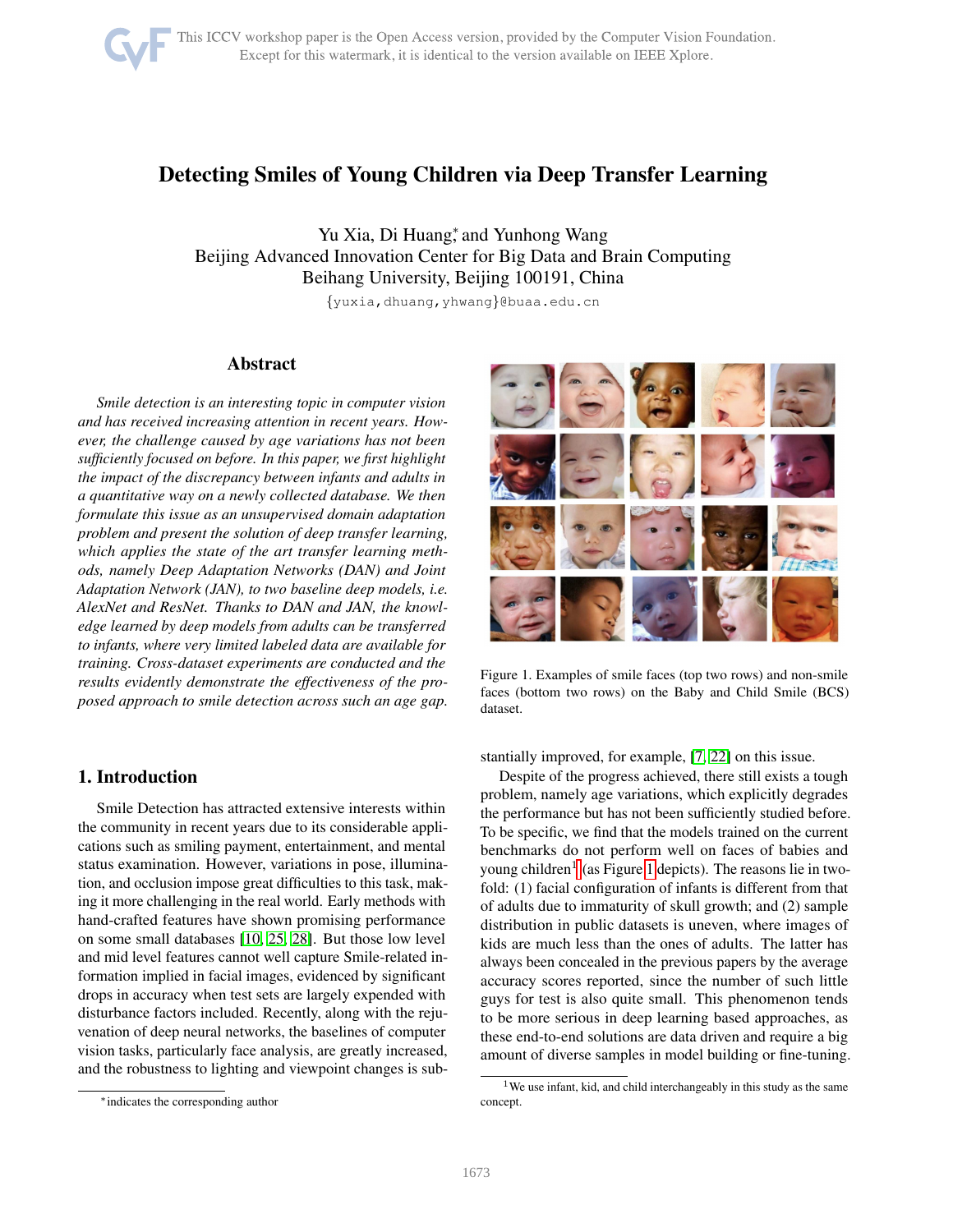While, it is indeed important to solve such a problem in smile detection, because it impedes further popularization of this technique in practical scenarios. For instance, the smile shutter in digital cameras is more useful to parents of infants for capturing decent photos, because young children are less tractable and display expressions more arbitrarily. Another example also appears in automatic monitoring systems for autism diagnosis, where smile detection contributes much and is required to apply to small kids in a non-intrusive way for auxiliary prediction.

Unfortunately, it is not easy to deal with such an age gap in smile detection. As we mention, the existent models cannot directly generalize for the structural difference between faces of infants and adults. Furthermore, compared with the labeled images of adults in the training set, the ones of babies and children are rather limited, and this disparity induces imbalanced results, especially for deep models. One may suggest to collect additional data from Internet, but images of infants are not as extensive as expected, in particular when other facial attributes are considered, *e.g.*, gender and race. Additionally, manually labeling those data greatly consumes manpower. Both make it unrealistic.

Considering the similarity between infant and adult faces, there is a strong incentive for leveraging transfer models to learn transferable features from off-the-shelf labeled data in a different but related source domain (*i.e.*, adult samples). This is a typical domain adaptation problem, which aims to establish knowledge transfer from the labeled source domain to the unlabeled target domain by exploring domain-invariant structures that bridge different domains of substantial distribution discrepancy [\[21\]](#page-8-3), *e.g.*, the shift in datasets for an identical task as the case discussed in this study. On the other side, recent studies have illustrated that deep neural networks can learn more transferable features for domain adaptation [\[17,](#page-7-2) [20,](#page-8-4) [19,](#page-8-5) [33\]](#page-8-6), which produce breakthrough results in image classification on standard benchmarks. It ultimately suggests the way to solve this problem.

Therefore, in this paper, we propose a novel and effective approach to smile detection on facial images of small kids with limited training data. Specifically, to quantitatively analyze the impact of this age gap, we first collect a special sample set, namely Baby and Child Smile (BCS), to test current models, and in contrast to available databases where images of young children are few, BCS contains 1,245 images, all of which are for kids. More importantly, the samples are balanced smile/non-smile and ethnicity (Caucasian, Asian, and Africa-American). The evaluation confirms that the age gap between infants and adults greatly challenges smile detection systems. We then formulate such an issue as an unsupervised domain adaptation problem, where the present dataset of full but uneven age groups is as the source domain and the newly built BCS of pure children as the target one. We introduce the state of the art deep transfer learning

methods, namely Deep Adaptation Networks (DAN) [\[17\]](#page-7-2) and Joint Adaptation Network (JAN) [\[19\]](#page-8-5), applied to two baseline deep models, *i.e.*, AlexNet and ResNet. In the DAN architecture, hidden representations of all task-specific layers are embedded in a reproducing kernel Hilbert space where the mean embeddings of different domain distributions can be explicitly matched while the shift in marginal distributions is corrected across domains under the assumption that conditional distributions remain unchanged after marginal distribution adaptation. To make it more generalized, JAN aligns the shift in joint distributions of input features and output labels in multiple domain-specific layers across domains. They are both able to transfer the knowledge learned from adults by deep models to infants. Comprehensive Experiments are carried out in the cross-dataset scenario, and thanks to the advantage of deep transfer learning models, significant performance gains are reached compared to the state of the arts when detecting smiles on faces of babies and young children. It clearly indicates the competency of the proposed approach.

The contributions of this paper are summarized as follows: (1) to the best of our knowledge, it is the first time that aging is pointed out as a challenging factor to smile detection, supported by quantitative measurements; and (2) this problem is addressed in the viewpoint of transfer learning, and DAN and JAN based deep learning solutions are presented and competitive results are delivered.

The remainder of the paper is organized as follows. Section [2](#page-1-0) briefly reviews the related work of smile detection and transfer learning. Section [3](#page-2-0) describes the details of the proposed method, including the baseline deep networks as well as the deep transfer models. Experimental results are shown and analyzed in Section [4.](#page-5-0) Section [5](#page-7-3) concludes the paper with perspectives.

# <span id="page-1-0"></span>2. Related Work

Our study involves in smile detection and transfer learning, and this section gives a brief review of related work in the two aspects.

#### 2.1. Smile Detection

Early smile detection methods typically work in two steps: *i.e.*, hand-crafted feature extraction from face images and binary classifier design. Shan [\[25\]](#page-8-0) used intensity differences between pixels in gray-scale face images as features and adopted AdaBoost for classification, and this method achieved 89.70% on the GENKI-4K database (1,000 images for test). Jain and Crowley [\[13\]](#page-7-4) exploited Multi-scale Gaussian Derivatives (MGD) to extract facial features, and after combined with PCA based dimensionality reduction, they were fed into the SVM classifier for prediction, reporting the accuracy of 92.97% on the same database. Cui *et al*. [\[3\]](#page-7-5) employed HOG features combined with RBF kernel based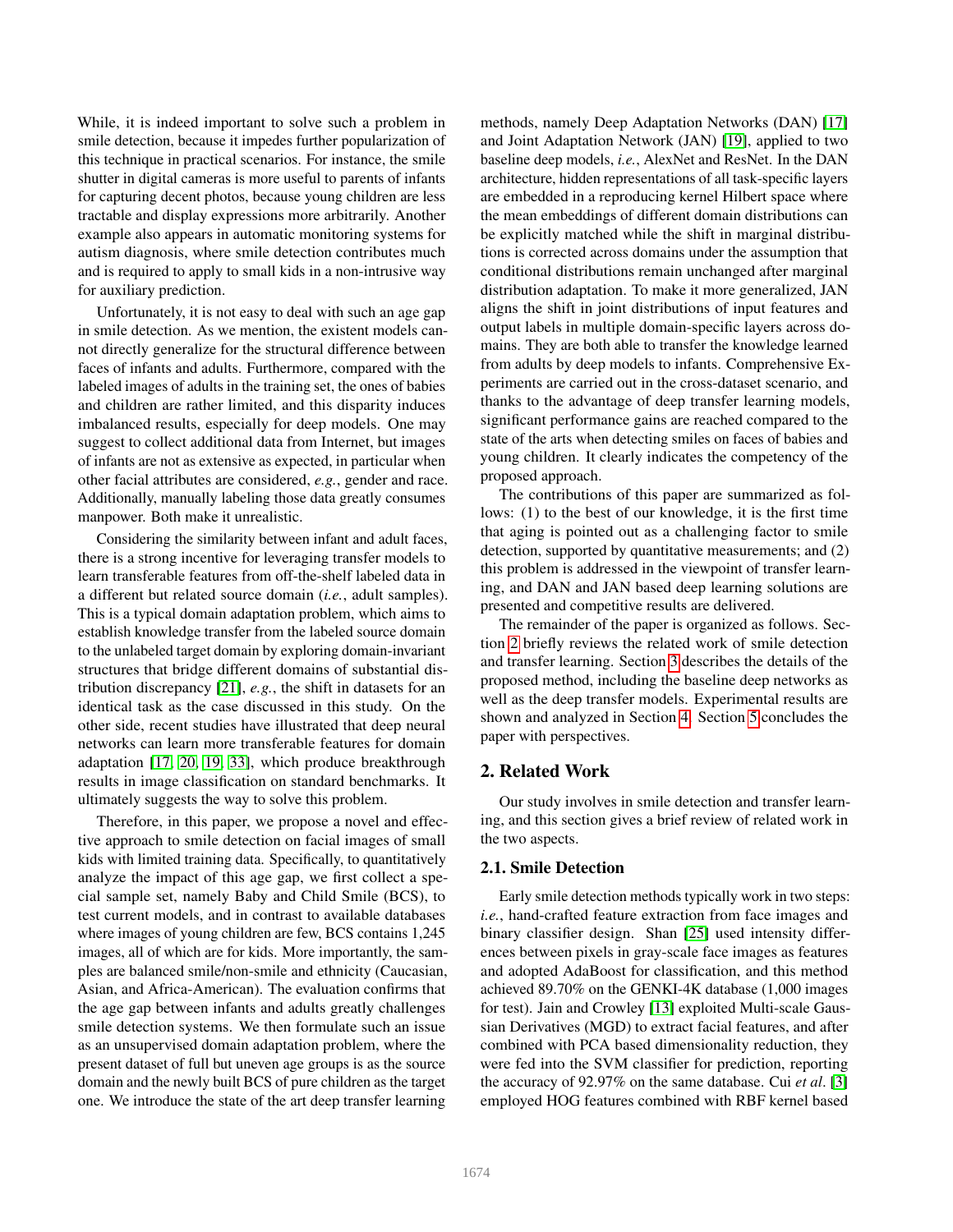SVM, and reached an accuracy of 93.25% on GENKI-4K. Smolka and Nurzynska [\[28\]](#page-8-1) proposed Power LBP, a variant of the traditional LBP operator and applied the SVM classifier, which displayed the accuracy of 90.75% on the All database (712 images). Gao *et al*. [\[10\]](#page-7-0) claimed that HOG31 with the cell-based feature map ( $m \times m \times 31$ ) is the most optimized HOG feature, which led to the improved performance at 94.06% on GENKI-4K. They further jointly used a set of features (HOG31, GSS, and Raw Pixels) and multiple classifiers (AdaBoost and Linear ELM) and obtained state of the art performance of 94.61%.

Motivated by outstanding performance of Convolutional Neural Networks (CNNs) in a variety of computer vision tasks, several deep model based smile detection approaches have been proposed in recent years. They applied end-to-end deep CNN methods, which built high-level hierarchical features from raw data, and made estimation through a soft-max classifier. Zhang *et al*. [\[34\]](#page-8-7) presented a 6-layer deep network and achieved a 94.6% classification accuracy on GENKI-4K. Glauner [\[11\]](#page-7-6) extracted CNN features both from the entire face and the mouth region and integrated them, which displayed the accuracy of 99.45% on the DISFA database with dynamic sequences shot in a lab-controlled environment. Current state of the art approaches of smile detection mostly depend on the multi-task deep learning architecture which jointly dealt with multiple facial attribute classification with a single deep network. Zhang *et al*. [\[35\]](#page-8-8) leveraged the VGG based multi-task deep network and adopted generalto-specific fine-tuning to both enhance the performance in gender classification and smile detection, which achieved the accuracy of 89.34% for the latter issue on the Faces of the World (FotW) [\[6\]](#page-7-7) validation set (3,072 images). Ranjan *et al*. [\[23\]](#page-8-9) introduced a method which established the multi-task learning framework based on AlexNet to simultaneously perform classification on seven facial attributes, and for smile detection they reported a state of the art performance up to 90.83% on the validation set of FotW.

Even if considerable performance gain has proved the effectiveness of those methods, they principally assume that the training and test sets are i.i.d., especially for the deep models that are required to be trained on a large amount of data. But this is not true in the given topic, since the learned smile features are probably different across individual age groups (*e.g.* infants vs. adults) where upper lip thickness decreases at rest and upper incisors are more exposed on smiling as the person become aged [\[4\]](#page-7-8).

#### 2.2. Transfer Learning

Transfer learning techniques aim to build models to jointly learn adaptive classifiers and transferable features from labeled data in the source domain and unlabeled data in the target domain. The early attempts were made on hand-crafted features [\[18,](#page-7-9) [26,](#page-8-10) [27\]](#page-8-11). In [\[18\]](#page-7-9), Maximum Mean

Discrepancy (MMD) was projected into the PCA subspace to represent domain discrepancy features. Si *et al*. [\[27\]](#page-8-11) proposed to minimize the Bregman divergence between the distribution of source and target domains in the selected PCA, LDA, and LPP subspaces.

Regarding deep features, although they are expected to be more generalized due to its training on large-scale data, it has been point out that such hierarchical features can only reduce but do not remove dataset bias [\[31\]](#page-8-12). In fact, dataset shift is a major bottleneck to the transferability of deep features. Recent research [\[5,](#page-7-10) [9,](#page-7-11) [17,](#page-7-2) [20,](#page-8-4) [30\]](#page-8-13) has extended CNNs to domain adaptation. For example, DAN [\[17\]](#page-7-2) matched the shift in marginal distributions across domains by adding multiple adaptation layers through which the mean embeddings of distributions are matched, assuming conditional distributions remain unchanged. Ganin and Lempitsky [\[9\]](#page-7-11) added a domain classifier connected to the feature extractor via a gradient reversal layer to align the distributions of features across the two domains. Despite significant improved performance, these methods are under the assumption that learned domaininvariant feature representations can be directly transferred from the source classifier to the target domain.

While this assumption does not hold when the source and target classifiers cannot be shared. More recently, the JAN network has been proposed to align the joint distributions of multiple domain-specific layers across domains based on a Joint Maximum Mean Discrepancy (JMMD) criterion without any assumption on the marginal distributions, which captures full interactions between different variables in the joint distributions, and can thus work in more general cases.

Transfer learning methods have been successfully applied to a number of face analysis tasks, such as face verification [\[1\]](#page-7-12), expression recognition [\[2\]](#page-7-13), pain intensity prediction [\[8\]](#page-7-14), and age estimation [\[29\]](#page-8-14). In this paper, we investigate them in facial smile detection across the age gap between infants and adults.

## <span id="page-2-0"></span>3. Methods

Recall that we formulate smile detection across age as a transfer learning problem, and propose deep transfer learning solutions. In the subsequent, we introduce the framework of deep convolutional networks as well as the DAN- and JAN-based deep transfer learning methods.

#### 3.1. Deep Convolutional Network

Given a labeled domain  $\mathcal{D}_s$ , we denote the set of parameters, weights  $\mathbf{W}^{\ell}$  and bias  $\mathbf{b}^{\ell}$  at the  $\ell$ th layer of CNN as  $\Theta = \{ \mathbf{W}^{\ell}, \mathbf{b}^{\ell} \}_{\ell=1}^{l}$ , and the empirical risk is defined as

<span id="page-2-1"></span>
$$
\min_{\Theta} \frac{1}{n_s} \sum_{i=1}^{n_s} J(\theta(\mathbf{x}_i^s), \mathbf{y}_i^s)
$$
 (1)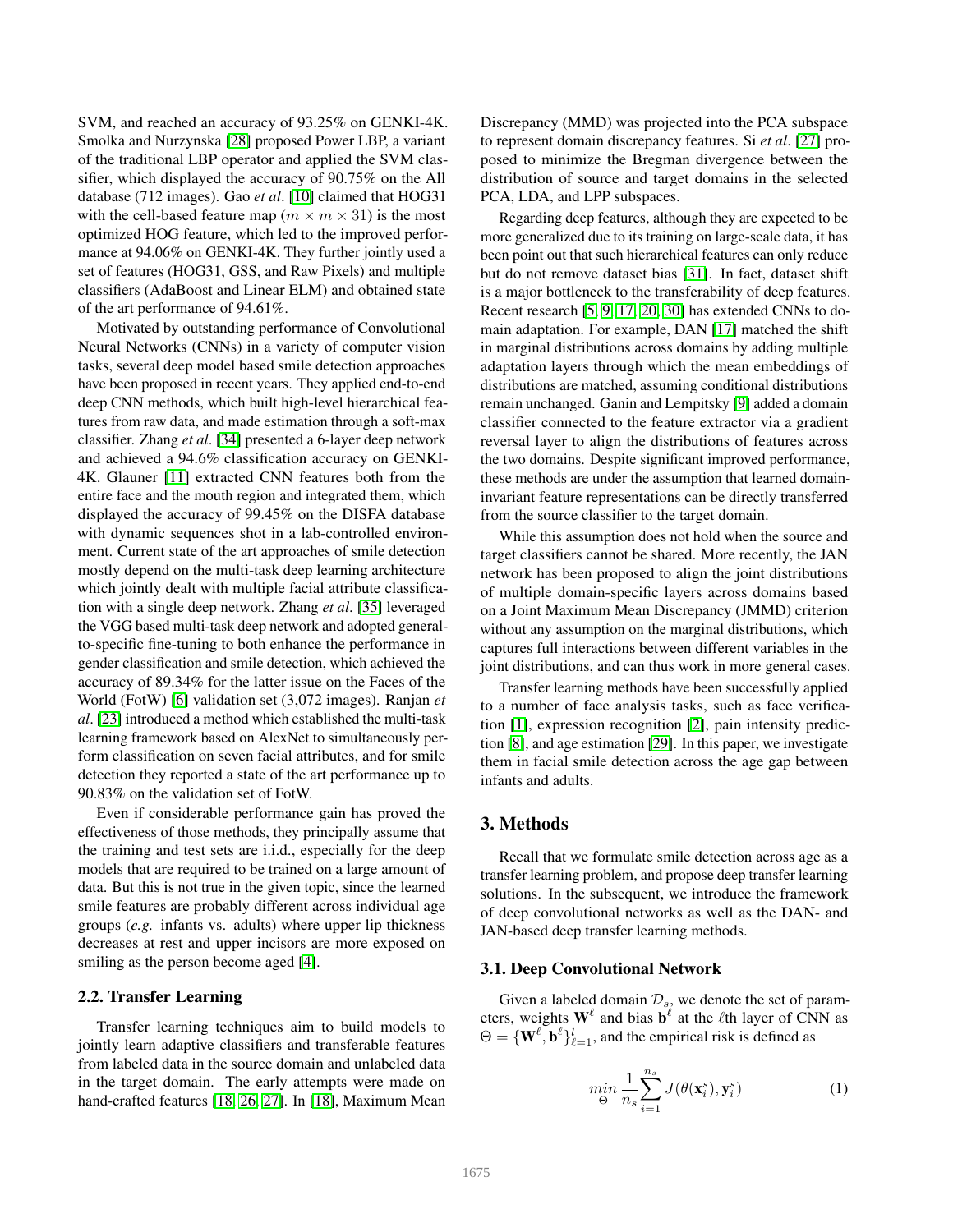where  $J(\cdot, \cdot)$  is the cross-entropy loss function, and  $\theta$  ( $\mathbf{x}_i^s$ ) is the conditional probability that the CNN assigns label  $y_i^s$ to  $\mathbf{x}_i^s$ .

We select two CNN models, a basic one (AlexNet) [\[15\]](#page-7-15) and an advanced one (ResNet) [\[12\]](#page-7-16) as the baseline methods, since they are widely used in related work. To keep the integrity, we will first introduce the two deep models.

AlexNet consists of five convolutional layers (conv1*conv*5), and three fully-connected layers ( $fc6-fc8$ ). The output of the last  $fc$  layer is linked to a softmax layer which produces a distribution over the number of classes. Responsenormalization layers follow the first and second convolutional layers. Max-pooling layers follow both responsenormalization layers as well as the fifth convolutional layer. The ReLU non-linearity is applied to the output of every convolutional and fully-connected layer. This is the first model which makes breakthrough on the ImageNet dataset, by applying the techniques such as data augmentation and dropout. AlexNet illustrates the benefits of CNNs, it is still widely used for its clear and simple architecture, especially in multi-task learning [\[23\]](#page-8-9) and transfer learning [\[17,](#page-7-2) [19,](#page-8-5) [20\]](#page-8-4).

ResNet is a "ultra-deep" layer network architecture that sets latest records in classification, detection, and localization. Residual learning is formulated as input x plus its going through a residual function  $\mathcal{F}(\mathbf{x})$  to form the result  $\mathcal{H}(\mathbf{x}) = \mathbf{x} + \mathcal{F}(\mathbf{x})$ , which benefits back propagation. Different from traditional CNN models, where the higher layer gradient must pass through the weight layer to reach the lower layer, during back propagation in ResNet, the gradient of higher layer can directly pass to the lower one which reduces the risk of vanishing gradient or exploding gradient. In our study, a 50-layer ResNet is considered as it is efficient in training. After 50 convolutional layers, the last layer is a fully-connected layer.

## 3.2. Deep Transfer Learning

Recent studies on transferring features in deep convolutional networks reveal that the transferability decreases and eventually changes from general to specific by the last layer of the network while convolutional layers can learn generic features that are transferable across domains [\[33\]](#page-8-6), and when the cross-domain discrepancy increases, the transferability of features and classifiers both degrades. Meanwhile, the quantification study on deep transfer learning also suggests that the features can reduce the cross-domain distribution discrepancy, but cannot eliminate it [\[17,](#page-7-2) [19,](#page-8-5) [20,](#page-8-4) [33\]](#page-8-6). While the deep features at higher layers  $\mathcal L$  are task-specific, the discrepancy between the training and test domain lingers in the activations  $\mathbf{Z}^1, ..., \mathbf{Z}^{|\mathcal{L}|}$  ( $|\mathcal{L}|$  is the number of task-specific layers). For example, in the case of AlexNet, the activations in the higher fully-connected layers  $\mathcal{L} = \{ f c6, f c7, f c8 \}$ are not safely transferable in a new domain. Usually, finetuning is required by the trained deep models for domain



<span id="page-3-0"></span>Figure 2. The DAN architecture for learning transferable features on AlexNet. Deep features eventually transit from general to specific along the network, and in AlexNet the domain-specific layers are  $\mathcal{L} = \{ f \in \mathcal{C}$ ,  $f \in \mathcal{C}$ ,  $f \in \mathcal{C}$  and  $|\mathcal{L}| = 3$ , which are not transferable and should be adapted with MMD.

adaptation. However, target monitoring with limited data tends to make the fine-tuning work fail, and even if sufficient data are available, manual annotation on them is still annoying. An alternative is to apply unsupervised learning to unlabeled target data, making it fit for the paradigm of transfer learning. Therefore, it is necessary to develop transfer learning methods for deep learning models to solve this problem.

In unsupervised domain adaptation, given a source domain  $\mathcal{D}_s = \{(\mathbf{x}_i^s, \mathbf{y}_i^s)\}_{i=1}^{n_s}$  with  $n_s$  labeled samples and a target domain  $\mathcal{D}_t = {\mathbf{x}_j^t}_{j=1}^{n_t}$  with  $n_t$  unlabeled samples, we apply transfer learning methods to bridge the two domains and generate labels in the target domain. The source domain and target domain are sampled from different probability distributions P and Q respectively, where their joint distributions are  $P(\mathbf{X}^s, \mathbf{Y}^s)$  and  $Q(\mathbf{X}^t, \mathbf{Y}^t)$  and  $P \neq Q$ . In our case,  $\mathcal{D}_s$  is a labeled training set of current public databases with an uneven image distribution in age (sample of infants are very limited), and  $\mathcal{D}_t$  is an unlabeled test set (*i.e.* BCS) only with images of kids. During domain adaptation, unsupervised deep neural network  $y = \theta(x)$  is designed to reduce the bias between different age groups and learn transferable features and classifiers, where the target risk  $R_t(\theta) = \mathbb{E}_{(\mathbf{x}, \mathbf{y}) \sim Q}[\theta(\mathbf{x}) \neq \mathbf{y}]$  by jointly optimizing the source risk and domain discrepancy.

The main idea of domain adaptation is to decrease the domain discrepancy by finding an abstract feature representation through which the source and target domains are similar. In the case of deep transfer learning, it is central to minimize the CNN error defined in [\(1\)](#page-2-1) on the source labeled data and the distinguishable feature representation of higher domain-specific layers  $\mathcal L$  in the source and target domains jointly.

In this study, we consider two representative deep transfer learning techniques, *i.e.*, Deep Adaptation Networks (DAN) and Joint Adaptation Network (JAN), where the latter is the extension of the former.

In DAN [\[17\]](#page-7-2), Maximum Mean Discrepancy (MMD) is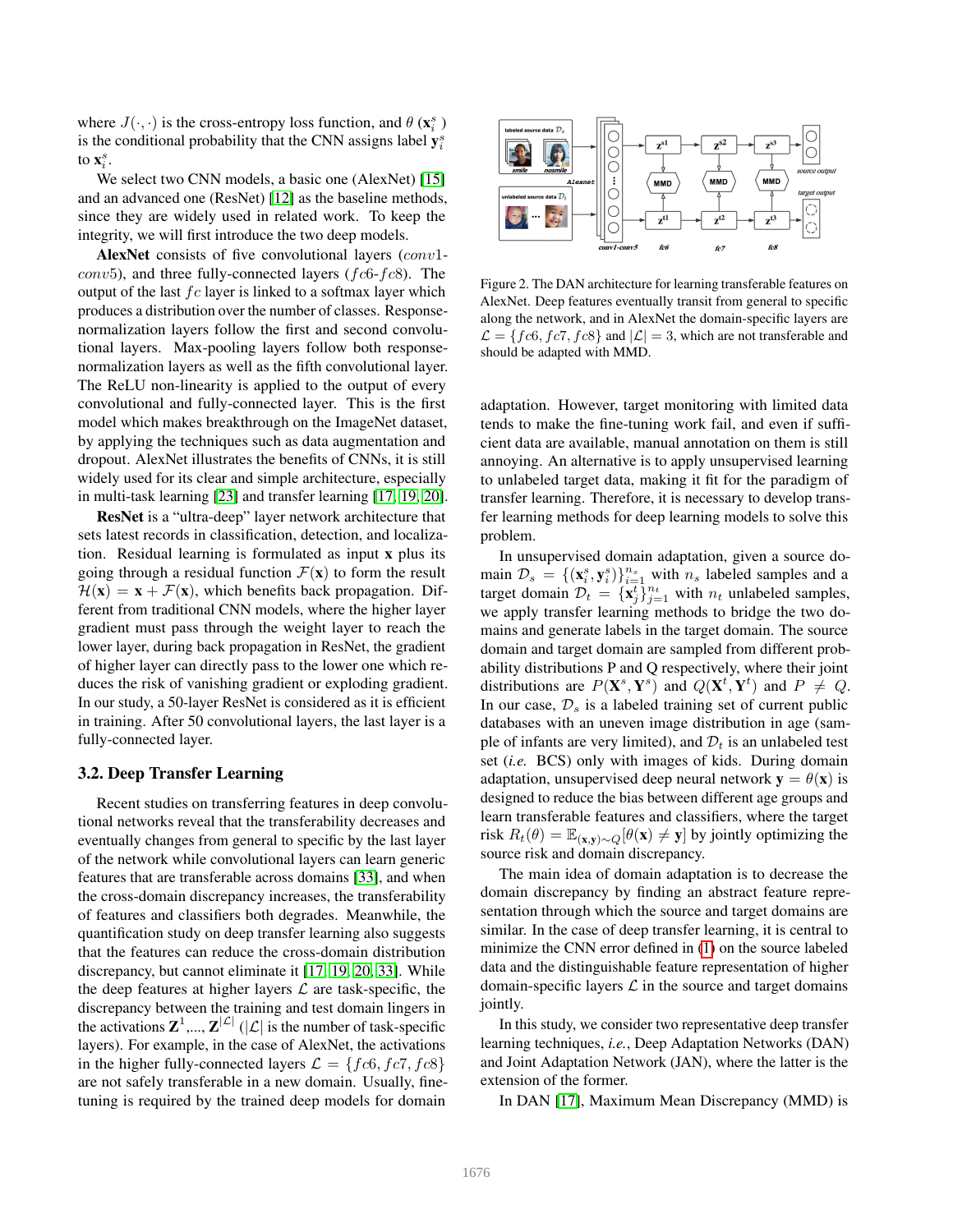used to measure the difference between the source and target domain. MMD is designed based on the idea that all samples in the same generating distribution are identical, *i.e.*,  $P(X^s) = Q(X^t)$ . The definition of MMD is the distance between embeddings of distributions in Reproducing Kernel Hilbert Spaces (RKHS)  $H$ , and that between probability distributions P and Q respectively corresponding to source and target domain is:

$$
d_{\mathcal{H}}(P,Q) \triangleq \sup_{\theta \in \mathcal{H}} (\mathbb{E}_{\mathbf{X}^s}[\theta(\mathbf{X}^s)] - \mathbb{E}_{\mathbf{X}^t}[\theta(\mathbf{X}^t)]). \quad (2)
$$

The most important property is that  $P = Q$  if and only if  $d_{\mathcal{H}}(P,Q) = 0$  [\[24\]](#page-8-15). The characteristic kernel associated with the feature map  $\phi$ ,  $k(\mathbf{x}^s, \mathbf{x}^t) = \langle \phi(\mathbf{x}^s), \phi(\mathbf{x}^t) \rangle$ . So the square distance between the empirical kernel mean embeddings  $d^2_{\mathcal{H}}(P,Q)$  as metrics to compare the discrepancy in each domain-specific layer,

<span id="page-4-0"></span>
$$
d_{\mathcal{H}}^{2}(P,Q) = \frac{1}{n_{s}^{2}} \sum_{i=1}^{n_{s}} \sum_{j=1}^{n_{s}} k(\mathbf{x}_{i}^{s}, \mathbf{x}_{j}^{s}) + \frac{1}{n_{t}^{2}} \sum_{i=1}^{n_{t}} \sum_{j=1}^{n_{t}} k(\mathbf{x}_{i}^{t}, \mathbf{x}_{j}^{t}) - \frac{2}{n_{s} n_{t}} \sum_{i=1}^{n_{s}} \sum_{j=1}^{n_{t}} k(\mathbf{x}_{i}^{s}, \mathbf{x}_{j}^{t}).
$$
\n(3)

Therefore, we can compute the MMD-based multi-layer adaptation regularizer by integrating the MMD estimator [\(3\)](#page-4-0) to the CNN error [\(1\)](#page-2-1) as follows:

$$
\min_{\Theta} \frac{1}{n_s} \sum_{i=1}^{n_s} J(\theta(\mathbf{x}_i^s), \mathbf{y}_i^s)) + \lambda \sum_{\ell \in \mathcal{L}} d_{\mathcal{H}}^2(\mathcal{D}_s^{\ell}, \mathcal{D}_t^{\ell}), \quad (4)
$$

where  $\lambda$  is a positive penalty parameter.  $\mathcal{D}_{*}^{\ell}$  is the  $\ell$ th layer hidden representation for the source or target samples, and  $d^2_{\mathcal{H}}(\mathcal{D}_s^{\ell}, \mathcal{D}_t^{\ell})$  is the MMD between the source and target domain evaluated on the representation at the  $\ell$ th layer ( $\ell \in \mathcal{L}$ , and  $\mathcal L$  is the task-specific layers which cannot be safely transferred). We illustrate the DAN optimization framework based on AlexNet in Figure [2,](#page-3-0) where  $\mathcal{L} = \{ f c6, f c7, f c8 \}.$ DAN learns transferable features from the source domain to the related target domain by measuring MMD [\(3\)](#page-4-0) at each layer  $\ell$ .

Training a deep CNN model requires a large amount of labeled data, but [\(3\)](#page-4-0) generates a complexity of  $O(n^2)$ , which makes its application impossible. Moreover, mini-batch Stochastic Gradient Descent (SGD) is difficult to realize due to the summation over pairwise similarities between data points, which is important to the training effectiveness. To solve this problem, DAN [\[17\]](#page-7-2) exploits the unbiased estimate of MMD which is computed with linear complexity according to  $\hat{d}_{\mathcal{H}}^2(p,q) = \frac{2}{n_s} \sum_{i=1}^{n_s/2} g_{\mathcal{H}}(\mathbf{z}_i)$ , where  $g_{\mathcal{H}}(\mathbf{z}_i) \triangleq$ 



<span id="page-4-1"></span>Figure 3. The JAN architecture for learning transferable features on AlexNet. Deep features eventually transit from general to specific along the network, and activations in multiple domain-specific layers  $L$  are not safely transferable. The joint distributions of the activations  $P(\mathbf{Z}^{s1},...,\mathbf{Z}^{s|\mathcal{L}|})$  and  $Q(\mathbf{Z}^{t1},...,\mathbf{Z}^{t|\mathcal{L}|})$  in these layers should be adapted by JMMD minimization. Here, in AlexNet,  $\mathcal{L} = \{fc6, fc7, fc8\}$  and  $|\mathcal{L}| = 3$ .

 $k(\mathbf{x}^s_{2i-1}, \mathbf{x}^s_{2i}) + k(\mathbf{x}^t_{2i-1}, \mathbf{x}^t_{2i}) - k(\mathbf{x}^s_{2i-1}, \mathbf{x}^t_{2i}) - k(\mathbf{x}^s_{2i}, \mathbf{x}^t_{2i-1})$ as in [\[17\]](#page-7-2). It allows the computation of an expectation of in-dependent variables as in [\(3\)](#page-4-0) with cost  $O(n)$ , making MMD implementation in CNNs possible.

It should be noted that DAN is under a hypothesis that feature layers and classifier layer are independent representations, and features can thus be directly transferred from the source classifier to the target one. However, this assumption may not hold. In this case, JAN is proposed to align the joint distributions of multiple domain-specific layers across domains using JMMD.

Different from MMD used in DAN which applies only uniform weights and does not take the influence of other variables in other layers into consideration, JMMD adopts non-uniform weight activations  $\mathbf{Z}^{|\ell|}$  at each layer  $\ell \in \mathcal{L}$ . It thus emphasizes full interactions between different variables in joint distributions  $P(\mathbf{Z}^{s1},...,\mathbf{Z}^{s|\mathcal{L}|})$  and  $Q(\mathbf{Z}^{t1},...,\mathbf{Z}^{t|\mathcal{L}|}).$ 

Similar to MMD, JMMD is to measure the difference of Hilbert-Schmidt norm between kernel mean embedding of empirical joint distributions  $P(\mathbf{Z}^{s1}, \dots, \mathbf{Z}^{s|\mathcal{L}|})$  and  $Q(\mathbf{Z}^{t_1}, \dots, \mathbf{Z}^{t|\mathcal{L}|})$  in the Hilbert space

$$
d_{\mathcal{L}}^2(P,Q) \triangleq ||\mathcal{C}_{\mathbf{Z}^{s,1:|\mathcal{L}|}}(P) - \mathcal{C}_{\mathbf{Z}^{t,1:|\mathcal{L}|}}(Q)||_{\bigotimes_{\ell=1}^{|\mathcal{L}|} \mathcal{H}^{\ell}}^2, \quad (5)
$$

where  $C_{\mathbf{Z}^{s,1:|L|}}(P) \triangleq \mathbb{E}_{\mathbf{Z}^{1:|L|}}[\otimes_{\ell=1}^{|L|} \theta(\mathbf{Z}^{s\ell})]$  is the joint distribution of P of variables  $\mathbf{Z}^{s_1}, \ldots, \mathbf{Z}^{s|\mathcal{L}|}$  embedded in space  $\bigotimes_{\ell=1}^{|\mathcal{L}|} \mathcal{H}^{\ell}$ . In unsupervised deep learning, we have activations at the layers  $\mathcal{L}$  as  $\{(\mathbf{z}_i^{s1}, \dots, \mathbf{z}_i^{s|\mathcal{L}|})\}_{i=1}^{n_s}$  from  $n_s$  labeled samples in source domain  $\mathcal{D}_s$  and  $\{(\mathbf{z}_j^{t_1}, \dots, \mathbf{z}_j^{t} | \mathcal{L}|)\}_{j=1}^{n_t}$ from  $n_t$  unlabeled samples in target domain  $\mathcal{D}_t$ . The square distance of JMMD between the empirical kernel mean em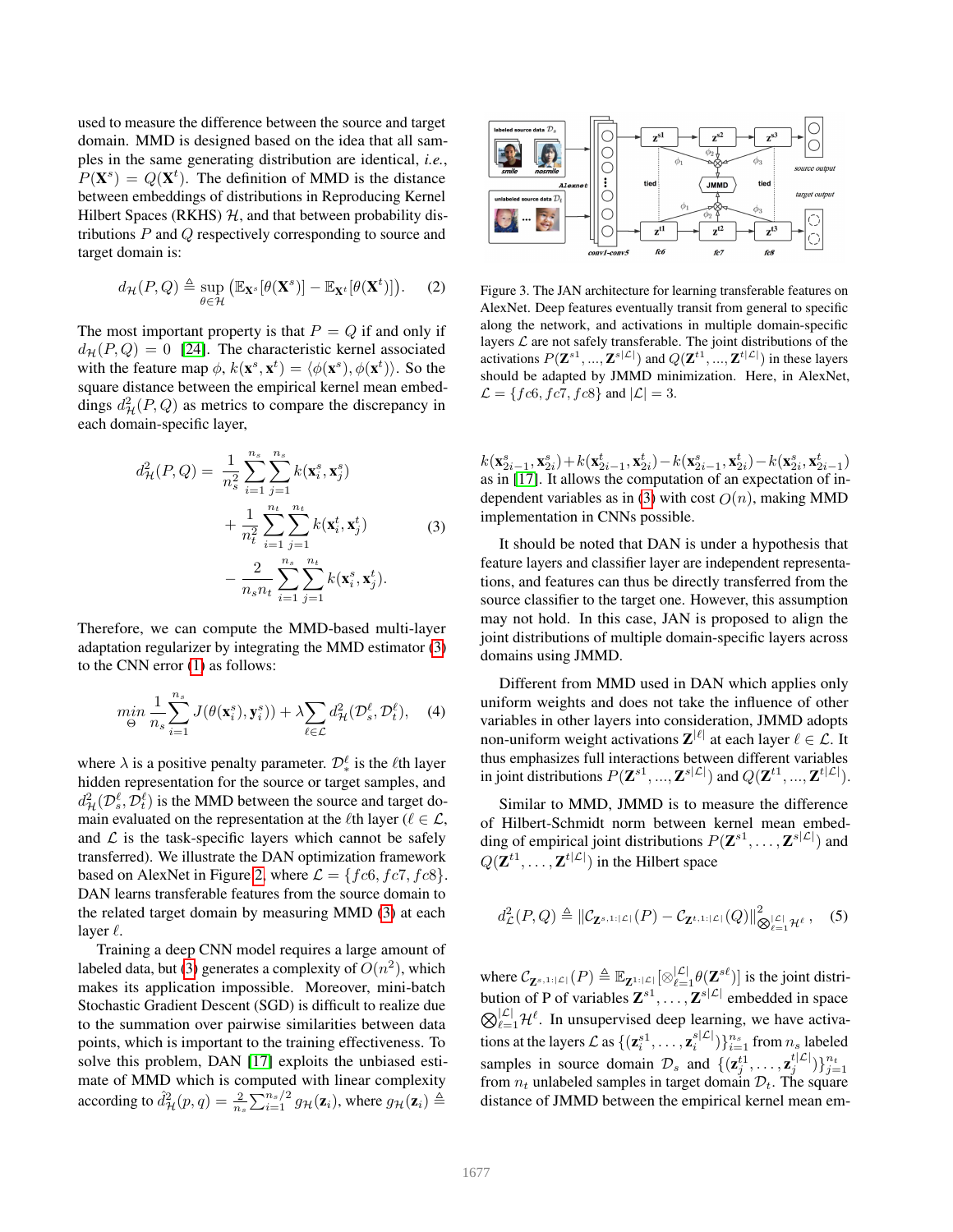beddings is formulated as

<span id="page-5-1"></span>
$$
d_{\mathcal{L}}^{2}(P,Q) = \frac{1}{n_{s}^{2}} \sum_{i=1}^{n_{s}} \sum_{j=1}^{n_{s}} \prod_{\ell \in \mathcal{L}} k^{\ell}(\mathbf{z}_{i}^{s\ell}, \mathbf{z}_{j}^{s\ell})
$$

$$
+ \frac{1}{n_{t}^{2}} \sum_{i=1}^{n_{t}} \sum_{j=1}^{n_{t}} \prod_{\ell \in \mathcal{L}} k^{\ell}(\mathbf{z}_{i}^{t\ell}, \mathbf{z}_{j}^{t\ell})
$$
(6)
$$
- \frac{2}{n_{s}n_{t}} \sum_{i=1}^{n_{s}} \sum_{j=1}^{n_{t}} \prod_{\ell \in \mathcal{L}} k^{\ell}(\mathbf{z}_{i}^{s\ell}, \mathbf{z}_{j}^{t\ell}).
$$

By explicitly minimizing JMMD, the discrepancy between the source and target domain can be decreased to enable domain adaptation.

In JAN, our main objective is to reduce the discrepancy in the joint distributions of the activations of higher domain-specific layers  $\mathcal{L}$ , *i.e.*,  $P(\mathbf{Z}^{s1}, ..., \mathbf{Z}^{s|\mathcal{L}|})$  and  $Q(\mathbf{Z}^{t1},...,\mathbf{Z}^{t|\mathcal{L}|})$  where the features are not safely transferable. The joint distributions is matched with the deep network model by adding the JMMD regularizer [\(6\)](#page-5-1) into the risk of the deep model [\(1\)](#page-2-1),

$$
\min_{\Theta} \frac{1}{n_s} \sum_{i=1}^{n_s} J(\theta(\mathbf{x}_i^s), \mathbf{y}_i^s) + \lambda d_{\mathcal{L}}^2(P, Q), \tag{7}
$$

where  $\lambda$  is a positive tradeoff parameter of the JMMD penalty. As in DAN, for the JAN model we set domain specific  $\mathcal L$  in AlexNet at the last three layers  $\{fc6, fc7, fc8\}$ , as shown in Figure [3,](#page-4-1) which are not safely transferable and should be jointly adapted by minimizing the CNN error and JMMD. However, limited by its quadratic complexity, JMMD [\(6\)](#page-5-1) is impossible to be used in the mini-batch SGD algorithm. Just like the unbiased estimate of MMD [\[24\]](#page-8-15), we apply a similar linear-time estimate of JMMD in practice for a linear measurement by sampling the same number of source and target points to eliminate the bias caused by the domain size. For ResNet, we do it in the same way as on AlexNet, but apply DAN and JAN to the last two layers, *i.e.*, the 5th pooling layer and the fully-connected layer.

## <span id="page-5-0"></span>4. Experiments

To validate the proposed approach, we conduct experiments on the popular public benchmarks as well as our newly collected BCS dataset. The data, protocols, and results are presented subsequently.

#### 4.1. Databases

Two public databases, *i.e.* CelebFaces Attributes [\[16\]](#page-7-17) (CelebA) and FotW, are adopted in our experiments. CelebA is a large-scale face database, which contains 202,599 images of 10,177 identities. Each image in CelebA is annotated with 40 facial attributes, and one of them is Smile/Non-Smile. Most of images in CelebA are clear and frontal faces of celebrated people. Due to its large amount of data, it is usually used to pre-train deep models for face analysis tasks. FotW is a recent standard benchmark for evaluating smile detection systems, which comes from the 2016 ChaLearn Looking at People and Faces of the World Challenge and Workshop. There are in total 17,517 images, where 6,171 are for training, 3,086 for validation, and 8,260 for test. The samples are of various ages, races, poses, backgrounds, and image qualities, which are closer to the ones captured in the real world case. Although FotW is more balanced than the other datasets, it still suffers from the uneven sample distribution in age. Specifically, according to our statistics, the ratio of images of infants and children who are younger than 5 years old is only around 3.8%.

| Race             | Smile | Non-Smile | All  |
|------------------|-------|-----------|------|
| Caucasian        | 222   | 227       | 449  |
| African-American | 152   | 160       | 312  |
| Asian            | 247   | 227       | 484  |
| A11              | 621   | 624       | 1245 |

<span id="page-5-2"></span>Table 1. Data distribution in the newly collected BCS dataset.

To demonstrate the problem that smile detection performance is largely affected by the age gap between infants and adults. We build a new database, namely Baby and Child Smile (BCS). It has 1,245 images, all of which belong to the children under 5 years. They are first roughly collected from Internet and then carefully screened out to achieve the balance in ethnicity and ratio of positive/negative (see Table [1](#page-5-2) for more details). Meanwhile, the images also include variability in illumination, pose, accessory, *etc.* We manually annotate the images with either "Smile" or "Non-Smile". For pre-processing, we use Seetaface [\[32\]](#page-8-16) to localize and crop faces. Figure [1](#page-0-1) shows some examples.

#### 4.2. Setup

We carry out three experiments as: Exp.1 to analyze the impact of age gap; Exp.2 to tune configuration in DAN; and Exp.3 to highlight the effectiveness of deep transfer learning methods. All the experiments are conducted in a cross-dataset manner, where the models are trained using the public benchmarks and tested on the entire BCS dataset. Meanwhile, we display the results on the validation partition of FotW in Exp.1 for contrast. In addition, besides average accuracy, we also report the score of recall on smile samples, for more comprehensive analysis.

In experiments, we use the similar fine-tuning pipeline as in [\[35\]](#page-8-8), where we adopt CNNs (AlexNet and ResNet) pretrained by the large scale ImageNet for image classification. Then we fine-tune the models for the specific task smile of detection on the CelebA training set and the FotW training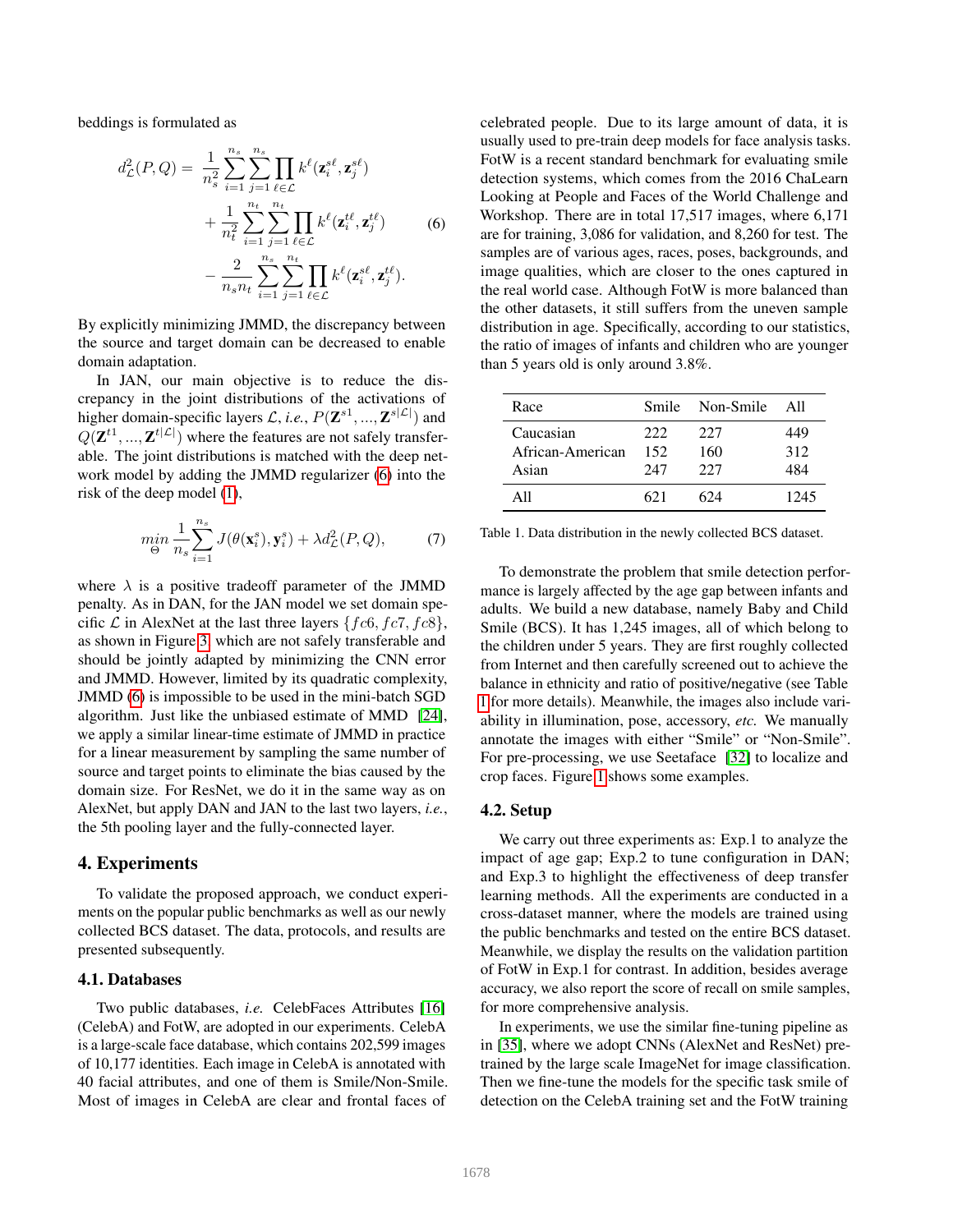set. All the CNN models are implemented using the Caffe deep learning toolbox [\[14\]](#page-7-18). The momentum is set at 0.9, the weight decay is set at 0.0005, and the base learning rate is between  $10^2$  and  $10^5$  with a multiplicative step-size equal to  $10^{1/2}$ .

In DAN and JAN, we set lr\_multi at 0.1 on all the convolutional layers while we set it at  $0.2$  on  $fc6$  (AlexNet) and 0.5 on the last fully connected layers. We set the batch size at 64 and the total iterations at 200,000 in all the steps.

#### 4.3. Results

Exp.1: Discrepancy Analysis. We evaluate the impact of the discrepancy between infants and adults on performance. The results are summarized in Table 2. It can be seen in this table, when fine-tuned using the data in the FotW training set, both AlexNet and ResNet achieve more than 85% accuracy and around 80% recall, and the scores of ResNet are slightly superior to the ones of AlexNet. Such accuracies are very close to the state of the art accuracy of 90.83% reported in [\[23\]](#page-8-9) through a multi-task deep model. It indicates the effectiveness of the two baseline models.

However, when directly applying the baseline models to BCS which only contains samples of infants and children, the accuracy scores of AlexNet and ResNet are reduced to 59.12% and 69.00% respectively, both of which suffer a drop of more about 20% to 30%. Regarding recall, the case is even worse, with a dramatical fall of 30 to 50 points. It illustrates that the age difference between the two test sets is challenging to current deep model based methods. On the other hand, the very deep ResNet performs better than the basic AlexNet, which validates that deeper models not only boost the performance of specific tasks but also learn more transferable representations for domain adaptation. It confirms that the deep model can only reduce, but cannot remove the discrepancy of different datasets [\[33\]](#page-8-6).

| Method                                  | Accuracy $(\% )$ Recall $(\% )$ |                |
|-----------------------------------------|---------------------------------|----------------|
| on FotW Validation<br>AlexNet<br>ResNet | 86.51<br>87.03                  | 77.08<br>79.32 |
| on BCS<br><b>AlexNet</b><br>ResNet      | 59.12<br>69.00                  | 25.60<br>45.89 |

Table 2. Result comparison in terms of accuracy and recall on the FotW and BCS datasets.

Exp.2: Configuration Tuning in DAN. [\[17\]](#page-7-2) states that DAN based deep domain adaptation with multi-layers is superior to that with only one hidden layer  $fc6$ , since different layers in deep networks extract features at different levels. We test it on AlexNet, and the results are displayed in Table

| Method                           | Accuracy | Recall    |
|----------------------------------|----------|-----------|
| DAN_AlexNet( $fc6+fc7$ )         | 73.57%   | 63.12%    |
| DAN_AlexNet( $fc6+fc8$ )         | 72.20%   | 61.03%    |
| DAN_AlexNet( $fc6 + fc7 + fc8$ ) | 77.03%   | $63.77\%$ |

<span id="page-6-0"></span>Table 3. Comparison of different configurations in DAN based on AlexNet.

| Method             | Accuracy $(\% )$ | Recall $(\% )$ |
|--------------------|------------------|----------------|
| AlexNet $[15]$     | 59.12            | 25.60          |
| DAN_AlexNet        | 77.03            | 63.77          |
| <b>JAN AlexNet</b> | 83.85            | 74.23          |
| ResNet [12]        | 69.00            | 45.89          |
| <b>DAN ResNet</b>  | 80.16            | 69.89          |
| <b>JAN ResNet</b>  | 85.06            | 78.10          |

<span id="page-6-1"></span>Table 4. Comparison of results with and without deep transfer learning on the BCS database.

[3.](#page-6-0) We can see that the adaptation with  $fc7$  and  $fc8$  outperforms that with either single layer,  $fc7$  or  $fc8$ , in terms of accuracy and recall, which confirms this claim. Therefore, in Exp.3, we use DAN with multi-layers, *i.e.* fc6, fc7 and  $fc8$  on AlexNet as well as  $pool5$  and  $fc$  on ResNet.

Exp.3: Contribution Assessment of Deep Transfer Learning. The results with and without transfer learning are demonstrated in Table [4.](#page-6-1) We can see that both the accuracies of AlexNet and ResNet are largely improved by transfer learning methods. Specifically, for AlexNet, DAN and JAN increase the baseline score (59.12%) to 77.03% and 83.85%, and for ResNet, they increase the baseline result (69.00%) to 80.16% and 85.06%. More importantly, the recall scores of smile samples are sharply promoted either by DAN or JAN. Figure [4](#page-7-19) depicts some examples whose labels are corrected by transfer learning.

When we compare the results of AlexNet and ResNet, similar conclusions can be made as those in Table 2. Regarding the comparison between DAN and JAN, JAN always reaches better results than DAN does. Although they both adapt multiple domain-specific layers, DAN is based on an assumption that the feature and classifier layers are independent. DAN uses MMD as penalty, and the shift in the marginal distribution at each layer is reduced independently, while JAN adopts the JMMD penalty to reduce the shift in the joint distributions of multiple task-specific layers, reflecting the relationship between input features and output labels.

The results prove the effectiveness of deep transfer learning in solving the problem of discrepancy between infants and adults in smile detection. The difference between labeled source data and unlabeled target data is bridged, where very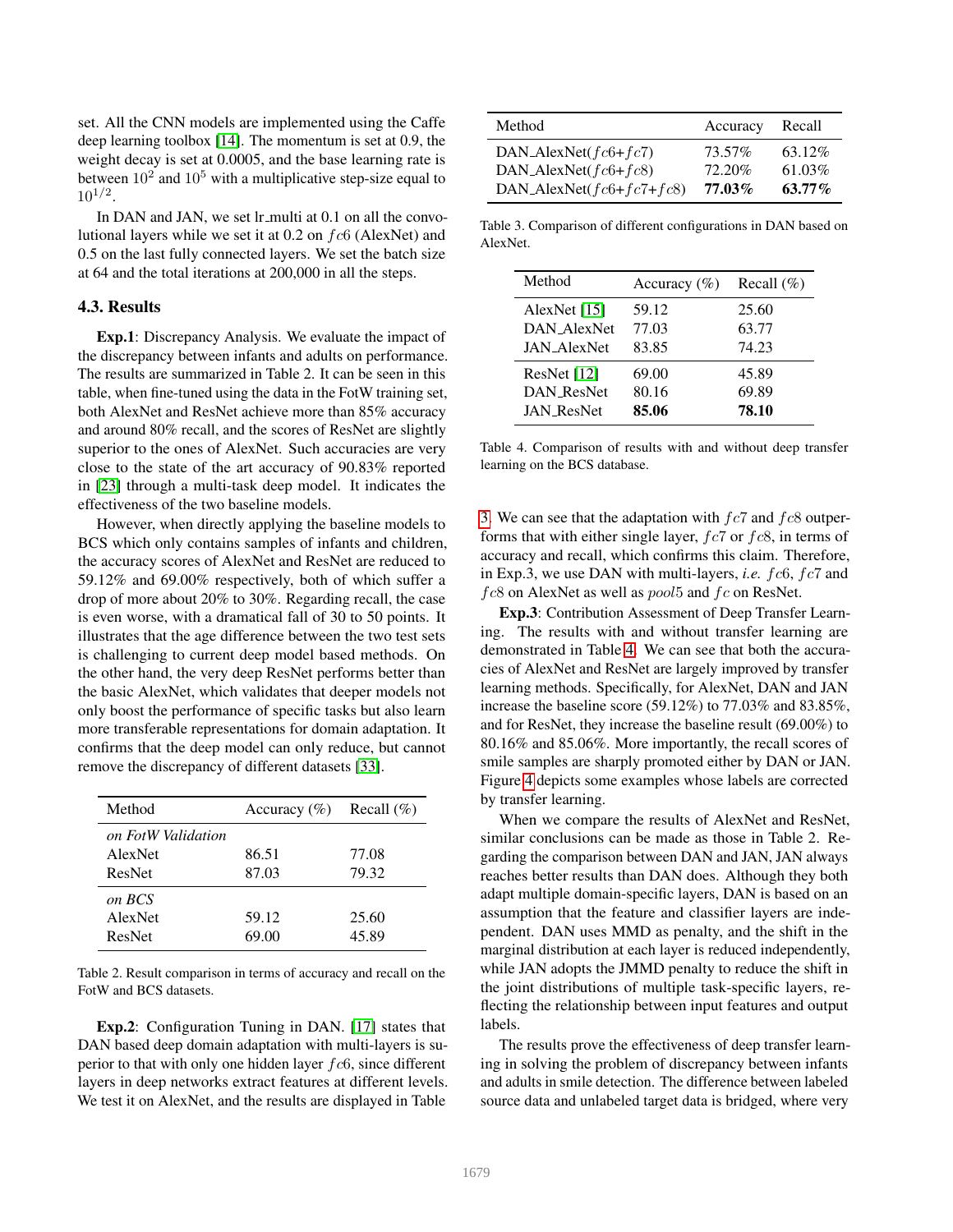

Figure 4. Some samples whose labels are corrected by transfer learning on the BCS database, where the first two rows show smile samples and the last two rows show non-smile ones.

<span id="page-7-19"></span>limited labeled data are available for training. In practice, deep transfer learning methods can augment the expansibility of a trained model in a new dataset without the burden of heavy manual annotation work.

# <span id="page-7-3"></span>5. Conclusion

This paper discusses the issue of smile detection across the difference between infants and adults. We address it in the viewpoint of domain adaptation and propose a novel approach which integrates state of the art transfer learning techniques, *i.e.* DAN and JAN, and popular deep models. The proposed approach learns the knowledge from adults and successfully adapts it to infants, with very limited labeled data for training. Experimental results achieved in a crossdataset scenario illustrate its effectiveness in smile detection in the presence of such an age gap.

## Acknowledgment

This work is partly supported by the National Natural Science Foundation of China (No. 61673033); the Research Program of State Key Laboratory of Software Development Environment (SKLSDE-2017ZX-07); and the Microsoft Research Asia Collaborative Program (FY17-RES-THEME-033).

# References

- <span id="page-7-12"></span>[1] X. Cao, D. Wipf, F. Wen, G. Duan, and J. Sun. A practical transfer learning algorithm for face verification. In *IEEE International Conference on Computer Vision*, pages 3208– 3215, 2013.
- <span id="page-7-13"></span>[2] J. Chen, X. Liu, P. Tu, and A. Aragones. Person-specific expression recognition with transfer learning. In *IEEE International Conference on Image Processing*, pages 2621–2624. IEEE, 2012.
- <span id="page-7-5"></span>[3] Z. Cui, S. Zhang, J. Hu, and W. Deng. Evaluation of smile detection methods with images in real-world scenarios. In *Asian Conference on Computer Vision*, pages 166–179. Springer, 2014.
- <span id="page-7-8"></span>[4] S. Desai, M. Upadhyay, and R. Nanda. Dynamic smile analysis: changes with age. *American Journal of Orthodontics and Dentofacial Orthopedics*, 136(3):310–e1, 2009.
- <span id="page-7-10"></span>[5] Z. Ding, M. Shao, and Y. Fu. Deep low-rank coding for transfer learning. In *International Joint Conference on Artificial Intelligence*, 2015.
- <span id="page-7-7"></span>[6] S. Escalera, M. Torres Torres, B. Martinez, X. Baró, H. Jair Escalante, I. Guyon, G. Tzimiropoulos, C. Corneou, M. Oliu, M. Ali Bagheri, et al. Chalearn looking at people and faces of the world: Face analysis workshop and challenge 2016. In *IEEE Conference on Computer Vision and Pattern Recognition Workshops*, pages 1–8, 2016.
- <span id="page-7-1"></span>[7] S. S. Farfade, M. J. Saberian, and L.-J. Li. Multi-view face detection using deep convolutional neural networks. In *ACM International Conference on Multimedia Retrieval*, pages 643– 650. ACM, 2015.
- <span id="page-7-14"></span>[8] C. Florea, L. Florea, and C. Vertan. Learning pain from emotion: Transferred hot data representation for pain intensity estimation. In *European Conference on Computer Vision Workshops*, pages 778–790, 2014.
- <span id="page-7-11"></span>[9] Y. Ganin and V. Lempitsky. Unsupervised domain adaptation by backpropagation. In *International Conference on Machine Learning*, pages 1180–1189, 2015.
- <span id="page-7-0"></span>[10] Y. Gao, H. Liu, P. Wu, and C. Wang. A new descriptor of gradients self-similarity for smile detection in unconstrained scenarios. *Neurocomputing*, 174:1077–1086, 2016.
- <span id="page-7-6"></span>[11] P.O. Glauner. Deep convolutional neural networks for smile recognition. *arXiv preprint arXiv:1508.06535*, 2015.
- <span id="page-7-16"></span>[12] K. He, X. Zhang, S. Ren, and J. Sun. Deep residual learning for image recognition. In *IEEE Conference on Computer Vision and Pattern Recognition*, pages 770–778, 2016.
- <span id="page-7-4"></span>[13] V. Jain and J. L. Crowley. Smile detection using multi-scale gaussian derivatives. In *WSEAS International Conference on Signal Processing, Robotics and Automation*, 2013.
- <span id="page-7-18"></span>[14] Y. Jia, E. Shelhamer, J. Donahue, S. Karayev, J. Long, R. Girshick, S. Guadarrama, and T. Darrell. Caffe: Convolutional architecture for fast feature embedding. In *ACM International Conference on Multimedia*, pages 675–678. ACM, 2014.
- <span id="page-7-15"></span>[15] A. Krizhevsky, I. Sutskever, and G. E. Hinton. Imagenet classification with deep convolutional neural networks. In *Advances in Neural Information Processing System*, pages 1097–1105, 2012.
- <span id="page-7-17"></span>[16] Z. Liu, P. Luo, X. Wang, and X. Tang. Deep learning face attributes in the wild. In *IEEE International Conference on Computer Vision*, pages 3730–3738, 2015.
- <span id="page-7-2"></span>[17] M. Long, Y. Cao, J. Wang, and M. Jordan. Learning transferable features with deep adaptation networks. In *International Conference on Machine Learning*, pages 97–105, 2015.
- <span id="page-7-9"></span>[18] M. Long, J. Wang, G. Ding, J. Sun, and P. S. Yu. Transfer feature learning with joint distribution adaptation. In *IEEE International Conference on Computer Vision*, pages 2200– 2207, 2013.